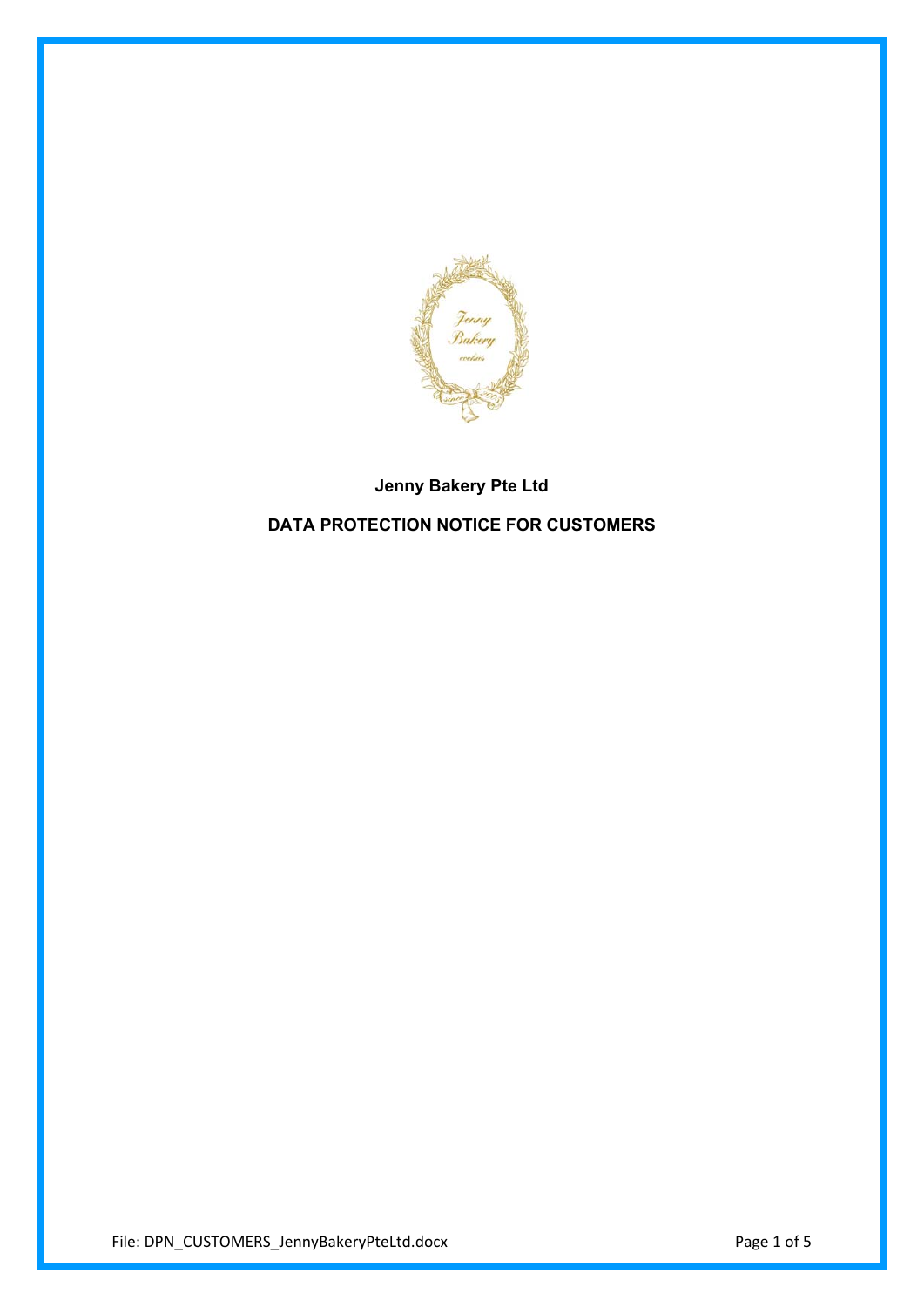## **DATA PROTECTION NOTICE FOR CUSTOMERS**

This Data Protection Notice ("**Notice**") sets out the basis which *Jenny Bakery Pte Ltd* ("**we**", "**us**", or "**our**") may collect, use, disclose or otherwise process personal data of our customers in accordance with the Personal Data Protection Act ("**PDPA**"). This Notice applies to personal data in our possession or under our control, including personal data in the possession of organisations which we have engaged to collect, use, disclose or process personal data for our purposes.

## **PERSONAL DATA**

1. As used in this Notice:

"**customer**" means an individual who (a) has contacted us through any means to find out more about any goods or services we provide, or (b) may, or has, entered into a contract with us for the supply of any goods or services by us; and

"**personal data**" means data, whether true or not, about a customer who can be identified: (a) from that data; or (b) from that data and other information to which we have or are likely to have access.

- 2. Depending on the nature of your interaction with us, some examples of personal data which we may collect from you include name, residential address, email address and telephone number.
- 3. Other terms used in this Notice shall have the meanings given to them in the PDPA (where the context so permits).

# **COLLECTION, USE AND DISCLOSURE OF PERSONAL DATA**

- 4. We generally do not collect your personal data unless (a) it is provided to us voluntarily by you directly via our website https://JennyBakery.sg or https://JennyBakery.com.sg after (i) have been notified of the purposes for which the data is collected, and (ii) you have provided written consent to the collection and usage of your personal data for those purposes, or (b) collection and use of personal data without consent is permitted or required by the PDPA or other laws. We shall seek your consent before collecting any additional personal data and before using your personal data for a purpose which has not been notified to you (except where permitted or authorised by law).
- 5. We may collect and use your personal data for any or all of the following purposes:
	- (a) performing obligations in the course of or in connection with our provision of the goods and/or services requested by you. Example is delivery service to you via our own internal delivery team or third-party service provider like LalaMove, ParkNParcel or other logistic company we have contracted.
- 6. We may disclose your personal data:
	- (a) where such disclosure is required for performing obligations in the course of or in connection with our provision of the goods and services requested by you; or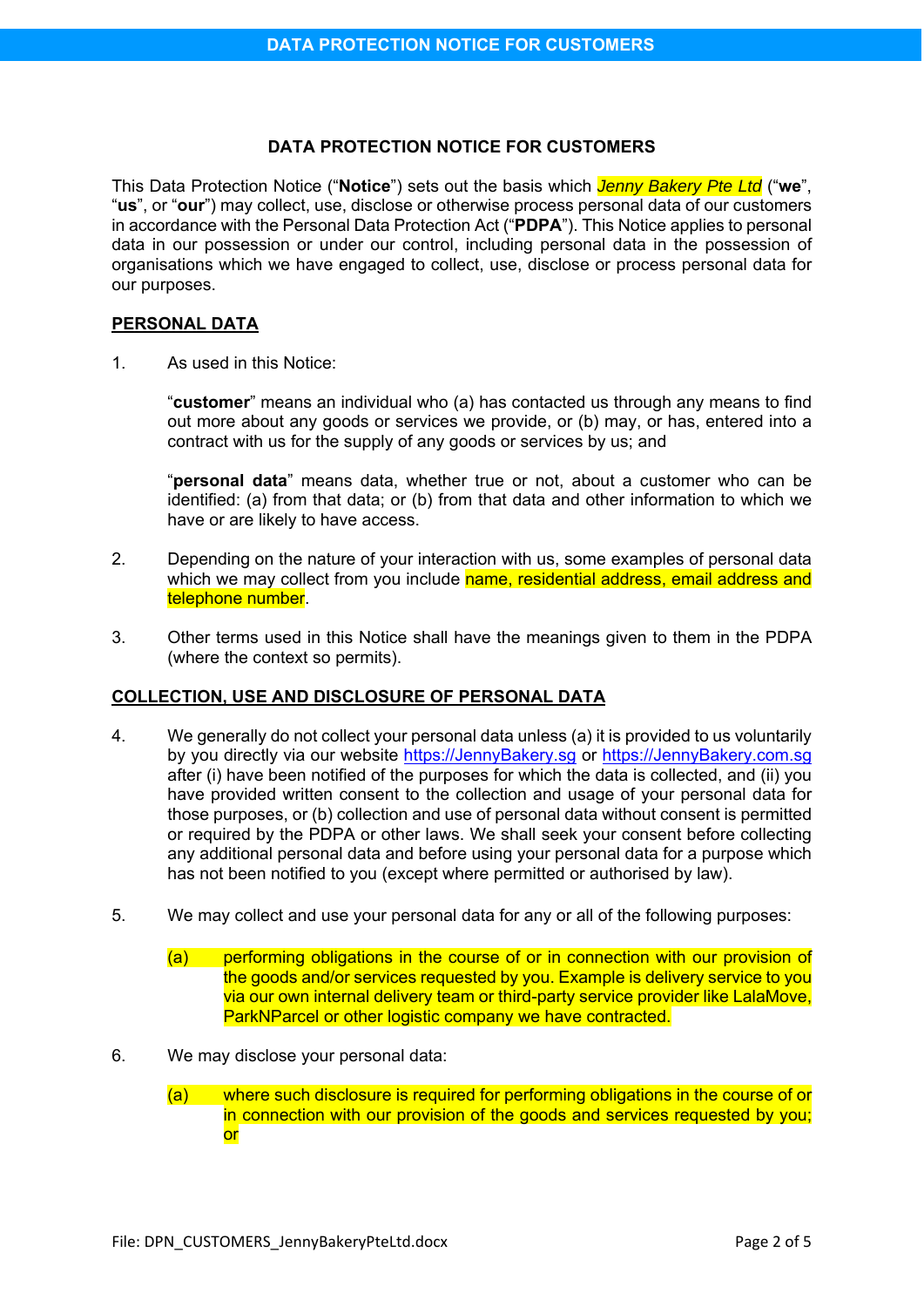(b) to third party service providers, agents and other organisations we have engaged to perform any of the functions with reference to the above mentioned purposes.

## **WITHDRAWING YOUR CONSENT**

- 7. The consent that you provide for the collection, use and disclosure of your personal data will remain valid until such time it is being withdrawn by you in writing. You may withdraw consent and request us to stop collecting, using and/or disclosing your personal data for any or all of the purposes listed above by submitting your request in writing or via email to our Data Protection Officer at the contact details provided below.
- 8. Upon receipt of your written request to withdraw your consent, we may require reasonable time (depending on the complexity of the request and its impact on our relationship with you) for your request to be processed and for us to notify you of the consequences of us acceding to the same, including any legal consequences which may affect your rights and liabilities to us. In general, we shall seek to process your request within three  $(3)$  business days of receiving it.
- 9. Whilst we respect your decision to withdraw your consent, please note that depending on the nature and scope of your request, we may not be in a position to continue providing our goods or services to you and we shall, in such circumstances, notify you before completing the processing of your request. Should you decide to cancel your withdrawal of consent, please inform us in writing in the manner described in clause 7 above.
- 10. Please note that withdrawing consent does not affect our right to continue to collect, use and disclose personal data where such collection, use and disclose without consent is permitted or required under applicable laws.

## **ACCESS TO AND CORRECTION OF PERSONAL DATA**

- 11. If you wish to make (a) an access request for access to a copy of the personal data which we hold about you or information about the ways in which we use or disclose your personal data, or (b) a correction request to correct or update any of your personal data which we hold about you, you may submit your request in writing or via email to our Data Protection Officer at the contact details provided below.
- 12. Please note that a reasonable fee may be charged for an access request. If so, we will inform you of the fee before processing your request.
- 13. We will respond to your request as soon as reasonably possible. In general, our response will be within  $three (3)$  business days. Should we not be able to respond to your request within thirty (30) days after receiving your request, we will inform you in writing within thirty (30) days of the time by which we will be able to respond to your request. If we are unable to provide you with any personal data or to make a correction requested by you, we shall generally inform you of the reasons why we are unable to do so (except where we are not required to do so under the PDPA).

## **PROTECTION OF PERSONAL DATA**

14. To safeguard your personal data from unauthorised access, collection, use, disclosure, copying, modification, disposal or similar risks, we have introduced appropriate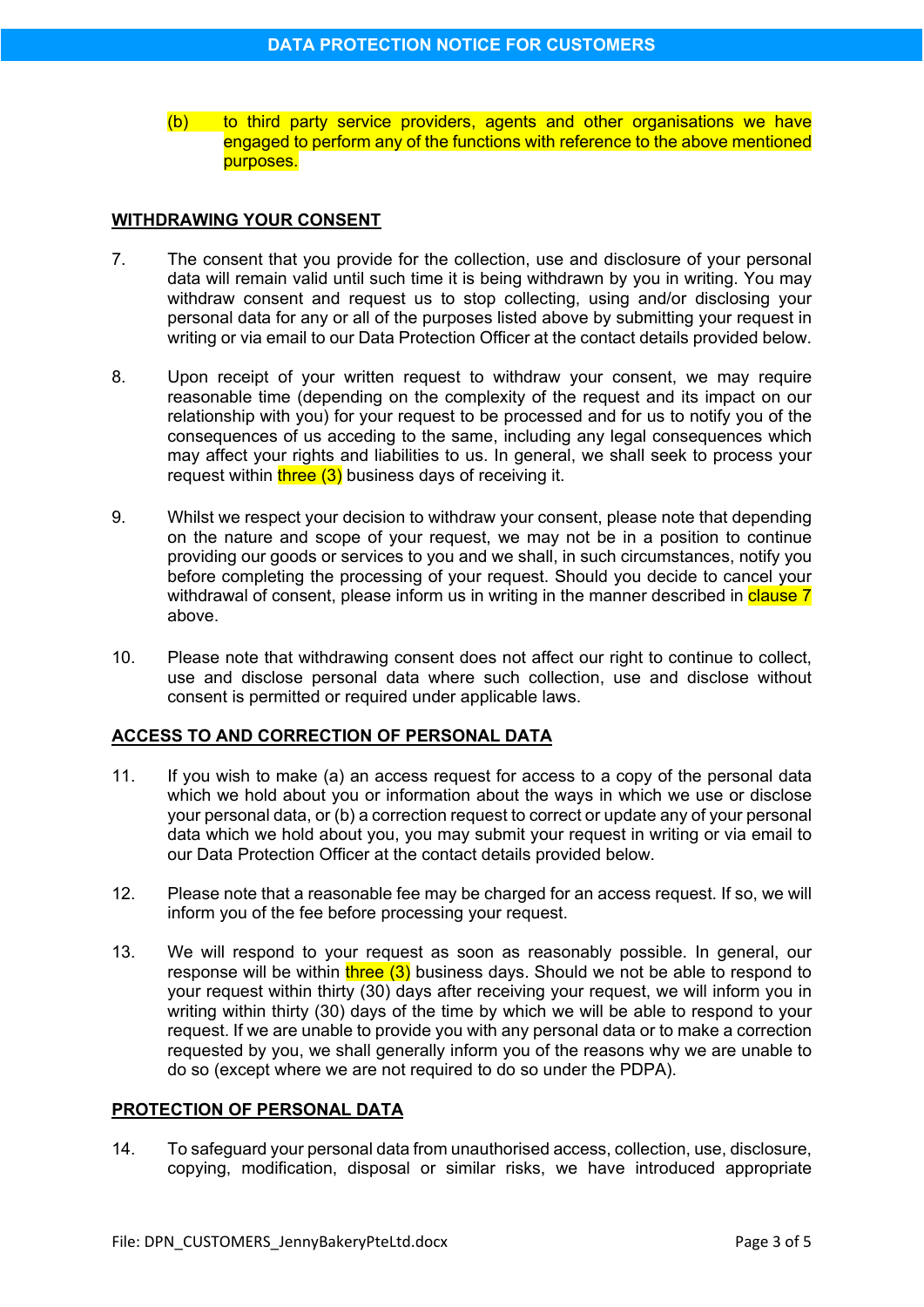administrative, physical and technical measures such as authentication and access controls (such as good password practices, need-to-basis for data disclosure, etc.), up-to-date antivirus protection, regular patching of operating system and other software, web security measures against risks, usage of one time password(otp)/2 factor authentication (2fa)/multi-factor authentication (mfa) to secure access, and security review and testing performed regularly.

15. You should be aware, however, that no method of transmission over the Internet or method of electronic storage is completely secure. While security cannot be guaranteed, we strive to protect the security of your information and are constantly reviewing and enhancing our information security measures.

## **ACCURACY OF PERSONAL DATA**

16. We generally rely on personal data provided by you (or your authorised representative). In order to ensure that your personal data is current, complete and accurate, please update us if there are changes to your personal data by informing our Data Protection Officer in writing or via email at the contact details provided below.

## **RETENTION OF PERSONAL DATA**

- 17. We may retain your personal data for as long as it is necessary to fulfil the purpose for which it was collected, or as required or permitted by applicable laws.
- 18. We will cease to retain your personal data, or remove the means by which the data can be associated with you, as soon as it is reasonable to assume that such retention no longer serves the purpose for which the personal data was collected, and is no longer necessary for legal or business purposes.

## **TRANSFERS OF PERSONAL DATA OUTSIDE OF SINGAPORE**

19. We generally do not transfer your personal data to countries outside of Singapore. However, if we do so, we will obtain your consent for the transfer to be made and we will take steps to ensure that your personal data continues to receive a standard of protection that is at least comparable to that provided under the PDPA.

#### **DATA PROTECTION OFFICER**

20. You may contact our Data Protection Officer if you have any enquiries or feedback on our personal data protection policies and procedures, or if you wish to make any request, in the following manner:

Name of DPO : Lim Chee Hung Contact No. : 96674756 Email Address : LIM@JennyBakery.com Address : 336D Anchorvale Cres,

#### **EFFECT OF NOTICE AND CHANGES TO NOTICE**

- 21. This Notice applies in conjunction with any other notices, contractual clauses and consent clauses that apply in relation to the collection, use and disclosure of your personal data by us.
- 22. We may revise this Notice from time to time without any prior notice. You may determine if any such revision has taken place by referring to the date on which this